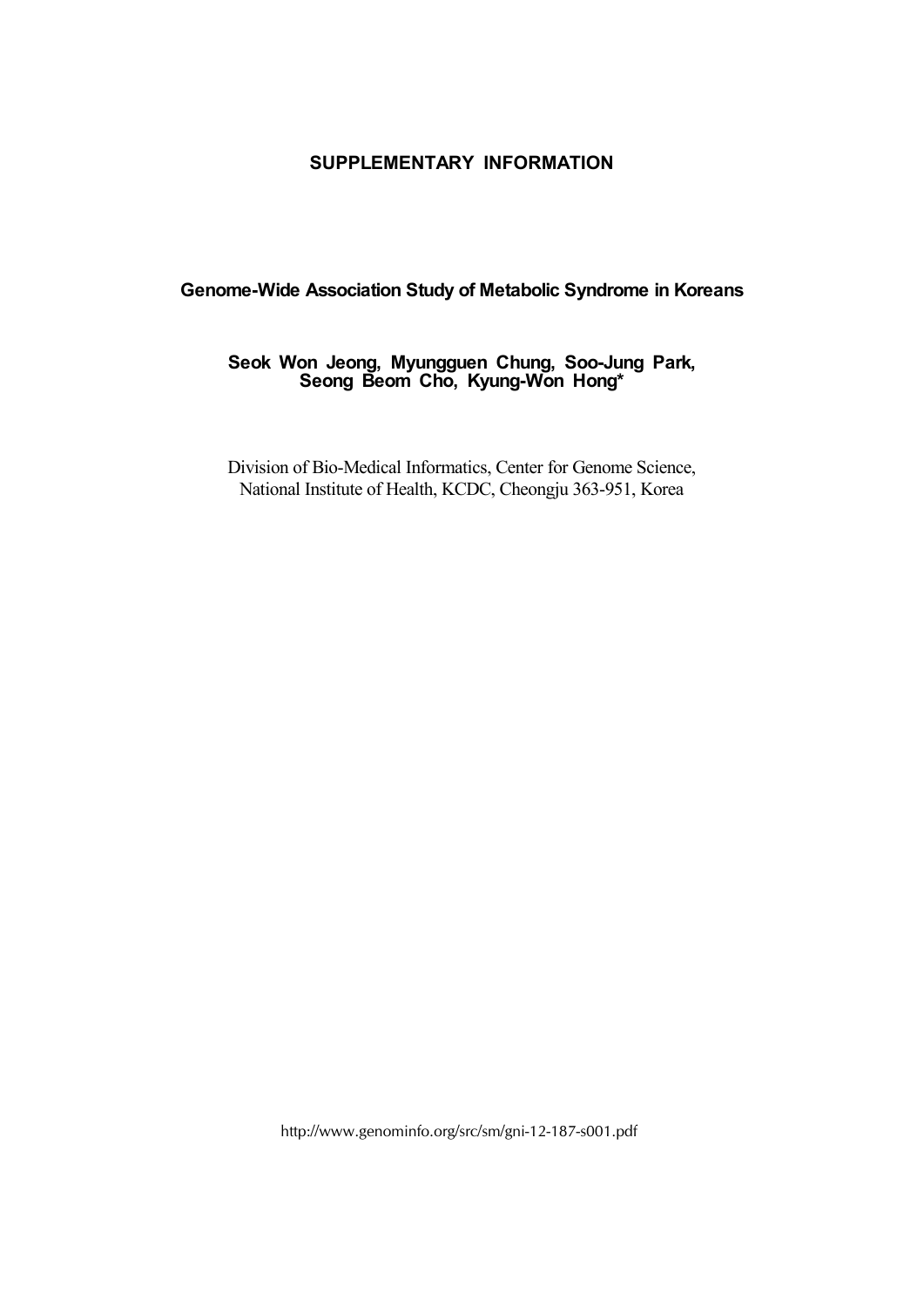|                                                                             | LD SNPs    | Nearest gene                    | Gene description                                      | Coding                                       | eQTL                     |                          |                          |  |  |  |  |
|-----------------------------------------------------------------------------|------------|---------------------------------|-------------------------------------------------------|----------------------------------------------|--------------------------|--------------------------|--------------------------|--|--|--|--|
| <b>Study SNP</b>                                                            |            |                                 |                                                       | variants                                     | Gene symbol              | Cell type                | Reference                |  |  |  |  |
| Genome-wide significant levels ( $p < 5 \times 10^{-8}$ )                   |            |                                 |                                                       |                                              |                          |                          |                          |  |  |  |  |
| rs11216126                                                                  |            | BUD13 3' downstream             | <b>BUD13</b> homolog<br>(Saccharomyces<br>cerevisiae) |                                              |                          |                          |                          |  |  |  |  |
| rs180349                                                                    |            | BUD13 3' downstream             |                                                       |                                              |                          |                          |                          |  |  |  |  |
|                                                                             | rs10790162 | <b>BUD13</b> intron             |                                                       |                                              |                          |                          |                          |  |  |  |  |
|                                                                             | rs1558861  | <b>BUD13 3' downstream</b>      |                                                       |                                              |                          |                          | $\overline{\phantom{a}}$ |  |  |  |  |
| Genome-wide suggestive levels $(5 \times 10^{-8} \le p < 1 \times 10^{-5})$ |            |                                 |                                                       |                                              |                          |                          |                          |  |  |  |  |
| rs6589566                                                                   |            | ZNF259 intron                   | Zinc finger protein<br>259                            |                                              |                          |                          |                          |  |  |  |  |
| $\overline{\phantom{a}}$                                                    | rs10790162 | <b>BUD13</b> intron             |                                                       | $\blacksquare$                               | $\overline{\phantom{a}}$ | $\overline{\phantom{a}}$ | $\overline{\phantom{a}}$ |  |  |  |  |
|                                                                             | rs2075290  | ZNF259 intron                   |                                                       |                                              |                          |                          |                          |  |  |  |  |
|                                                                             | rs2160669  | ZNF259 3' downstream            |                                                       |                                              |                          |                          |                          |  |  |  |  |
|                                                                             | rs2266788  | APOA5 3' untranslated<br>region | Apolipoprotein A-<br>$\mathbf{V}$                     |                                              |                          |                          |                          |  |  |  |  |
|                                                                             | rs651821   | APOA5 5' untranslated<br>region |                                                       | $\overline{\phantom{a}}$                     | <b>TALGN</b>             | Monocytes                | $[31]$                   |  |  |  |  |
|                                                                             | rs964184   | ZNF259 3' downstream            |                                                       |                                              | <b>TALGN</b>             | Monocytes                | $[31]$                   |  |  |  |  |
| rs17410962                                                                  |            | LPL 3' downstream               | Lipoprotein lipase                                    |                                              | LPL                      | Monocytes                | $[31]$                   |  |  |  |  |
| rs17482753                                                                  |            | LPL 3' downstream               | $\overline{\phantom{a}}$                              | $\overline{\phantom{a}}$                     | LPL                      | Monocytes                | $[31]$                   |  |  |  |  |
| rs10503669                                                                  |            | LPL 3' downstream               |                                                       |                                              | LPL                      | Monocytes                | $[31]$                   |  |  |  |  |
|                                                                             | rs10096633 | LPL 3' downstream               |                                                       |                                              |                          |                          | $\sim$                   |  |  |  |  |
|                                                                             | rs1059611  | LPL 3' untranslated<br>region   |                                                       |                                              |                          |                          |                          |  |  |  |  |
|                                                                             | rs12678919 | LPL 3' downstream               |                                                       |                                              |                          |                          |                          |  |  |  |  |
|                                                                             | rs17091905 | LPL 3' downstream               |                                                       |                                              |                          |                          |                          |  |  |  |  |
|                                                                             | rs328      | LPL exon                        |                                                       | Stop gained<br>mutation<br>(Ser 447)<br>Ter) |                          |                          |                          |  |  |  |  |
|                                                                             | rs7016880  | LPL 3' downstream               |                                                       | $\overline{\phantom{a}}$                     | LPL                      | Monocytes                | $[31]$                   |  |  |  |  |

## **Supplementary Table 1.** *In silico* annotation of the associated SNPs with METS